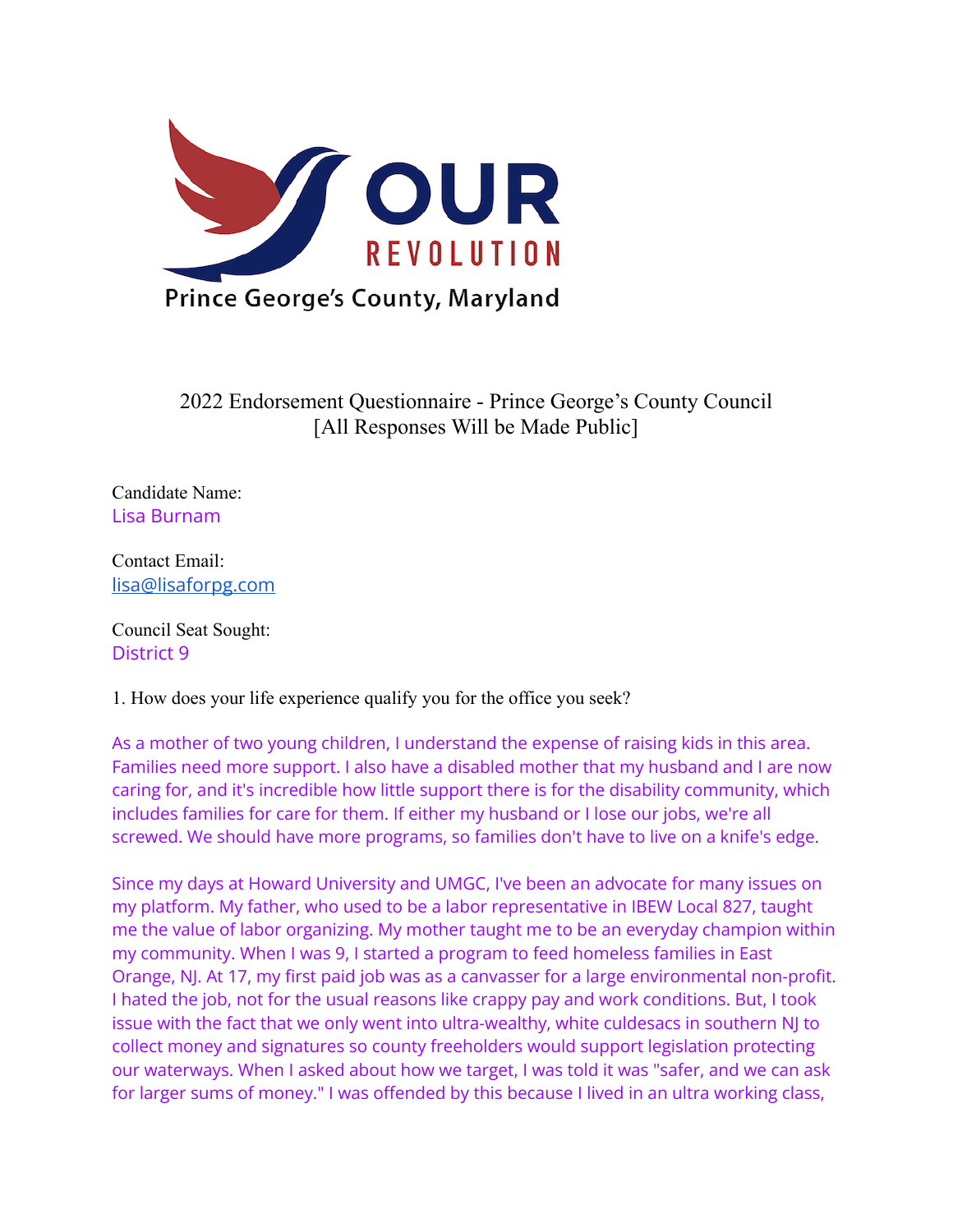Black diasporic urban community with people who cared about their water but no one ever came to talk to them about what to do. I keep that experience with me, and it informs who and how I engage with communities where I live about environmental challengew.

A few years ago, I helped start a worker cooperative incubator in DC called Cooperation DC and helped bring together a grassroots collective to amplify the demands of hunger-striking, abused, incarcerated men at Red Onion State Prison. I was a founding member of Pan African Community Action; the primary purpose was to promote the idea of community control of the police. We also carried out the Justice for Zo campaign, which sought justice for the family of Alonzo Smith, a young Black man murdered by private police in DC.

In 2020, I organized a group of Black Bernie Sanders supporters in the DC-MD-VA area to write LTEs to Black newspapers to counter the mainstream narrative propped up by the Democratic establishment that Bernie Sanders was racist and didn't have the support of Black voters. I'm an active member of the PG County DSA. I was a member of the Green Party for more than a decade, and around 2016-2017, I tried to help establish a chapter in Prince George's until the party lost ballot access.

Professionally, I've worked in communications for center-left and left-leaning public policy institutions. I have a wealth of experience working with divergent political perspectives on the left and advocating for unpopular but needed policies. I believe my combined experiences have adequately prepared me for the challenges inherent to this role. It would be a privilege to be District 9's champion. I want to ensure that all residents are served equitably and organized so they can participate in the shaping of policies that affect their everyday lives.

2. What have the primary sources of your campaign's fundraising been, both in this campaign and past campaigns?

This is the first time I've ever run for office. The primary source has been small-dollar donations from myself, friends, family, and potential voters.

3. In 2018, the Prince George's County Council approved a small-donor public financing program for Council and Executive races to come into effect for the 2026 election. As yet, the Fair Election Fund Commission has not been set up and no funding has been allocated to the program. Do you support the small-donor public financing program? If elected to the Council, will you work to ensure the program is funded each year leading up to the full funding needed for the 2026 election?

Yes, I strongly support this and will work to ensure the county council fully funds the small-donor public financing program. I also think it will be essential to engage in a public education campaign about the need for campaign finance reform, starting with this. The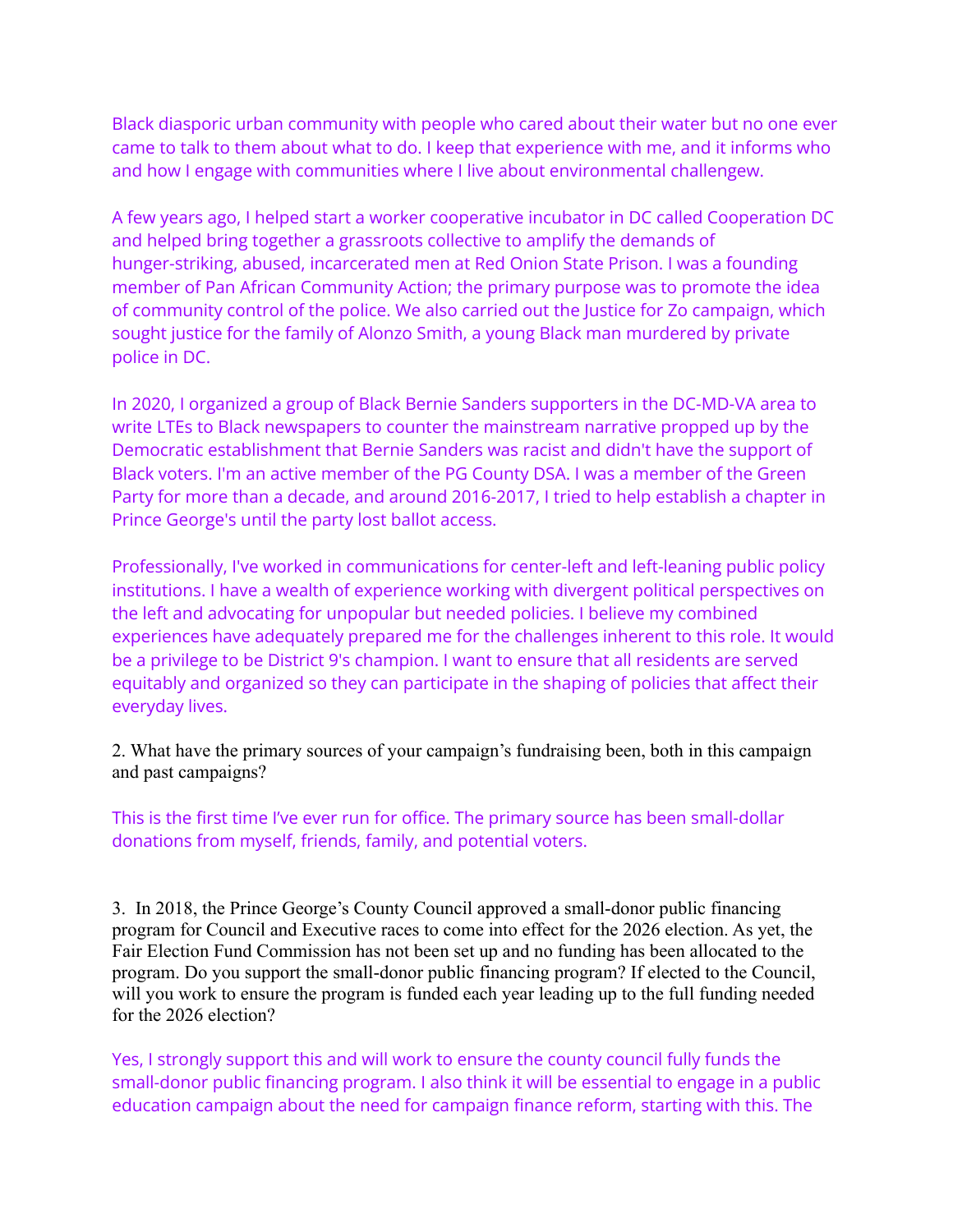more constituents are aware that this is even an option, the more pressure we can put on the whole council. It would be instructive to show residents examples of other counties' innovations around health care, infrastructure, and utilities. With campaign finance reform, non-establishment candidates with unconventional solutions to ongoing issues can better reach residents.

4. In 1992, through a citizen-driven referendum, a two-term limit was placed on council members which the council repeatedly attempted to repeal over the years and repeatedly failed. As a result of the addition of two at-large seats on the council in 2016, the two-term limit has been diluted with council members allowed to jump from at-large to district seats and back without limit. Do you think district membership on the council is significantly different from at-large membership? Would you support or oppose the reinstatement of strict two-term limits?

I support the reinstatement of a strict two-term limit that applies broadly to elected and appointed seats. I was also one of the petition signers that circulated last fall. If you served public office at this level of government for two terms, then you've done your service. In general, I don't favor the idea of career politicians.

## 4. What is your position on the Maryland MAGLEV train proposal?

I don't support the MAGLEV construction. But, a better use of tax dollars would continue building on our current transit systems. We need to expand our bus system and the green line to reach the most rural parts of the county. We should also end development practices contributing to suburban sprawl. The further out we extend communities, the more expensive our infrastructure needs and the harder it will be to meet transit demands.

5. There is a great shortage of affordable housing in Prince George's County. What role can the County government have in creating policies that will provide affordable housing for residents at all income levels? How will you engage on this issue?

The county executive set a goal to build 26,000 new housing units by 2030 with the promise that 75% of them will be affordable. I think it is critical that a number of policy steps are taken to ensure that the council can make good on that promise.

a. Without increasing the tax burden on county residents, I'd work to establish a fund for residents to draw from during the Right of First Refusal process. If a landlord decides to sell a building or rental home, tenants should be able to purchase their building/home using a match from this fund. This is also a helpful wealth-building tool, especially among low-income communities and first-time home buyers. The Prince George's County Purchase Assistance Program fund has been touted as a crucial part of leadership's affordable housing strategy. Yet, the fund's been depleted since 2018. I want to revive the fund, expand its function and have it serve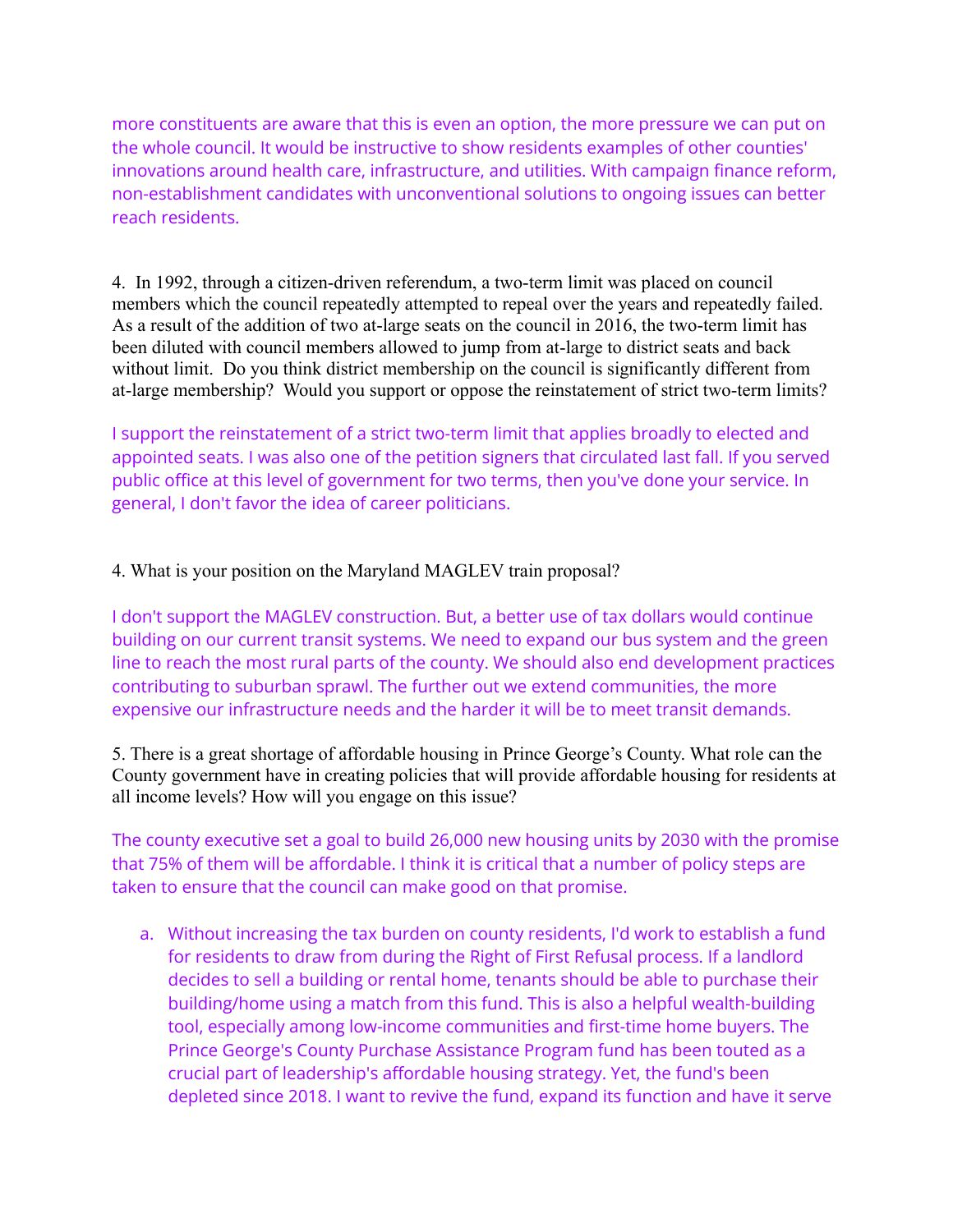as the programmatic vehicle to execute this plan.

- b. Only a small percentage of rental assistance funds has reached Prince George's families. I'd want to conduct a review of the Housing and Community Development agency that administers the county's emergency rental assistance program to eliminate any bureaucratic obstacles and inefficiencies so residents can remain in their homes.
- c. In the case of new developments, I would push for the council to establish a land bank, which would seek out abandoned, blighted, and or severely tax-distressed properties. Then, by establishing a community land trust, the county could begin the development of municipally-owned housing that could be made available for rent or purchase at below-market, affordable rates.

6. As part of the Maryland Police Accountability Act of 2021 (HB670-2021), the Maryland General Assembly requires each county to set up a Police Accountability Board (PAB). Prince George's County Council must pass legislation to fulfill this State mandate.

a. Do you support incorporating the functions of the existing Citizen Complaint Oversight Panel in the PAB?

I strongly support that there should be only one oversight body that has the combined functions of both the CCOP and PAB.

b. How would you ensure that the composition of the PAB reflects the community?

Recruiting for this body should be more exhaustive than sending tweets and emails. Systematic and concerted outreach to high schools, area colleges, men's and women's groups, senior-serving member organizations, HOAs, civic associations, tenant associations, and prominent grassroots organizations would generate a diverse pipeline of applicants.

But I think there needs to be a step before someone is appointed. To be considered for a PAB position, we should develop a prerequisite training open to all county residents that teaches one's rights as a citizen, undocumented immigrant, and basic police protocols in the county. All those who complete this training become eligible for appointment, and the county executive should automatically receive the contact information of those who complete the training.

Upon completion of the training, individuals can gain access to a database or repository of complaints and resolutions of those complaints. These measures would provide a reliable level of quality control for a citizen board without any training in the law. Diversity is essential, but equally crucial is an informed body that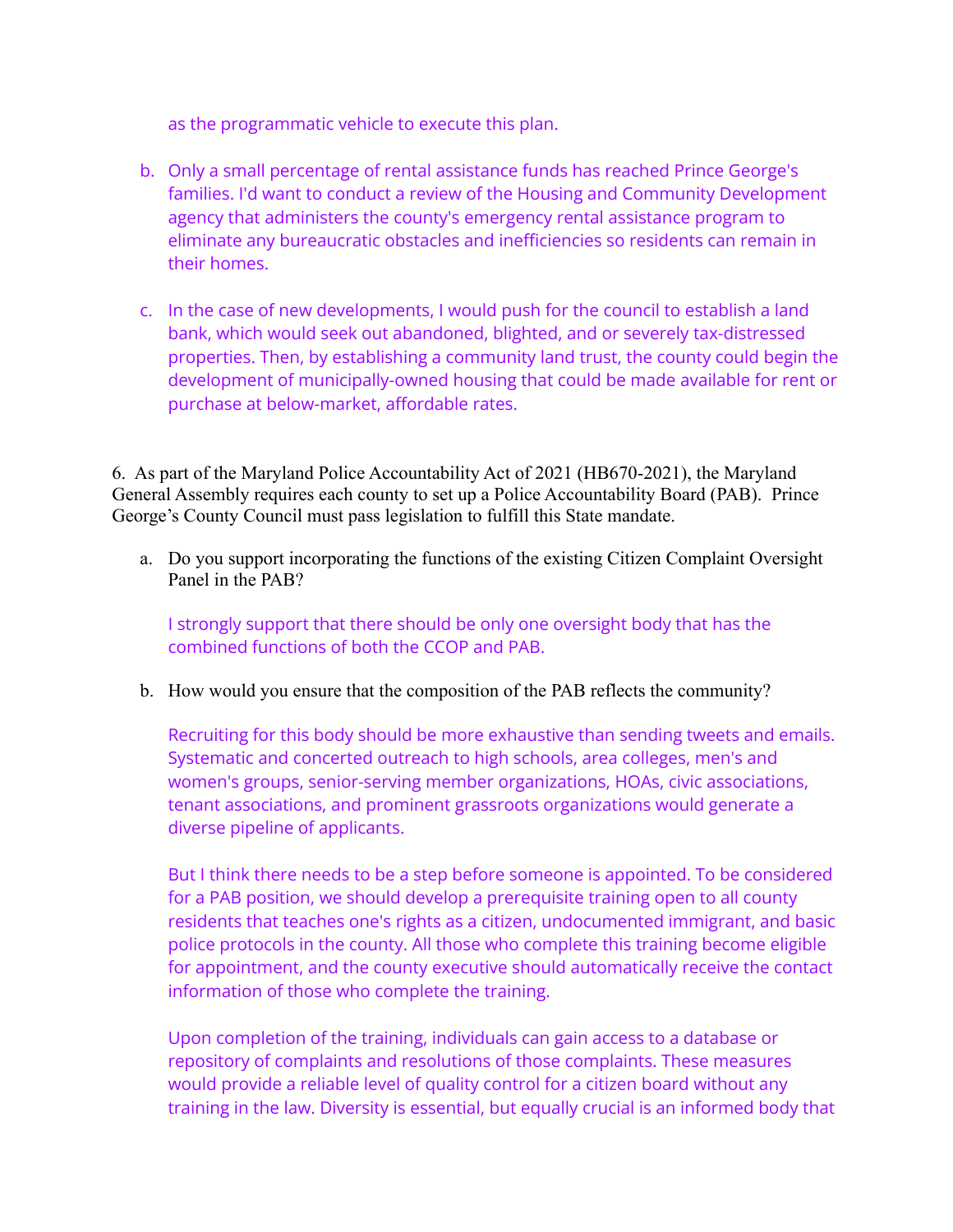can knowledgeably advocate for justice for fellow residents injured or worse by Prince George's County police.

- c. Do you support a PAB with subpoena powers and paid investigators to effectively review complaints of police misconduct filed by members of the public? For this body to be effective, it's necessary to ensure it has subpoena powers and access to investigators.
- d. Do you support adequate funding to staff the PAB to investigate the number of complaints filed, including budgeting for independent legal counsel?

I support this and would advocate for appropriate allocation during each budget cycle.

7. The County Council approved a councilmanic district map that was very different from the map created by the independent Redistricting Commission appointed by the council. The map was found illegal by two separate levels of our judicial system. Please share your thoughts on the Council's map, public opposition to the map, and the judicial finding.

In November, I was one of the 140+ constituents who gave public testimony in opposition to the gerrymandered map. I encouraged campaign supporters to attend that county council meeting to join the effort to stop the council from adopting the gerrymandered map.

Gerrymandering within Democrat-controlled jurisdictions is a problem that doesn't get enough attention. And I think the sooner we can offer public financing, the better positioned the left will be to challenge the office of corporatists and other self-interested officials who abuse their power and violate the public trust. The constituents won this fight, and I'm proud to have contributed to that win.

Read my public testimony: [VIEW](https://www.instagram.com/p/CWW-ucWMDXt/) Read the message I sent to supporters: [VIEW](https://mailchi.mp/lisaforpg/stop-gerrymandering-prince-georges-county?e=[UNIQID]) Read my message alerting campaign supporters of the court's ruling: [VIEW](https://mailchi.mp/lisaforpg/opposehb157?e=[UNIQID])

8. The County has a massive backlog in school maintenance, renovation, replacement, and expansion, which former Board Chair and education stalwart, Dr. Alvin Thornton, has attributed in large part to 20 years of historical racial discrimination towards Prince George's students.

a. The County's solution to part of this problem has been to engage in a Public-Private Partnership for the construction and maintenance of six middle schools - the first county in the entire country to engage in a P3 for school construction. Do you think that using private capital with significantly higher interest rates that places the burden on Prince George's taxpayers is a viable model to address historical racial discrimination or should the State make Prince George's schools whole through State funding.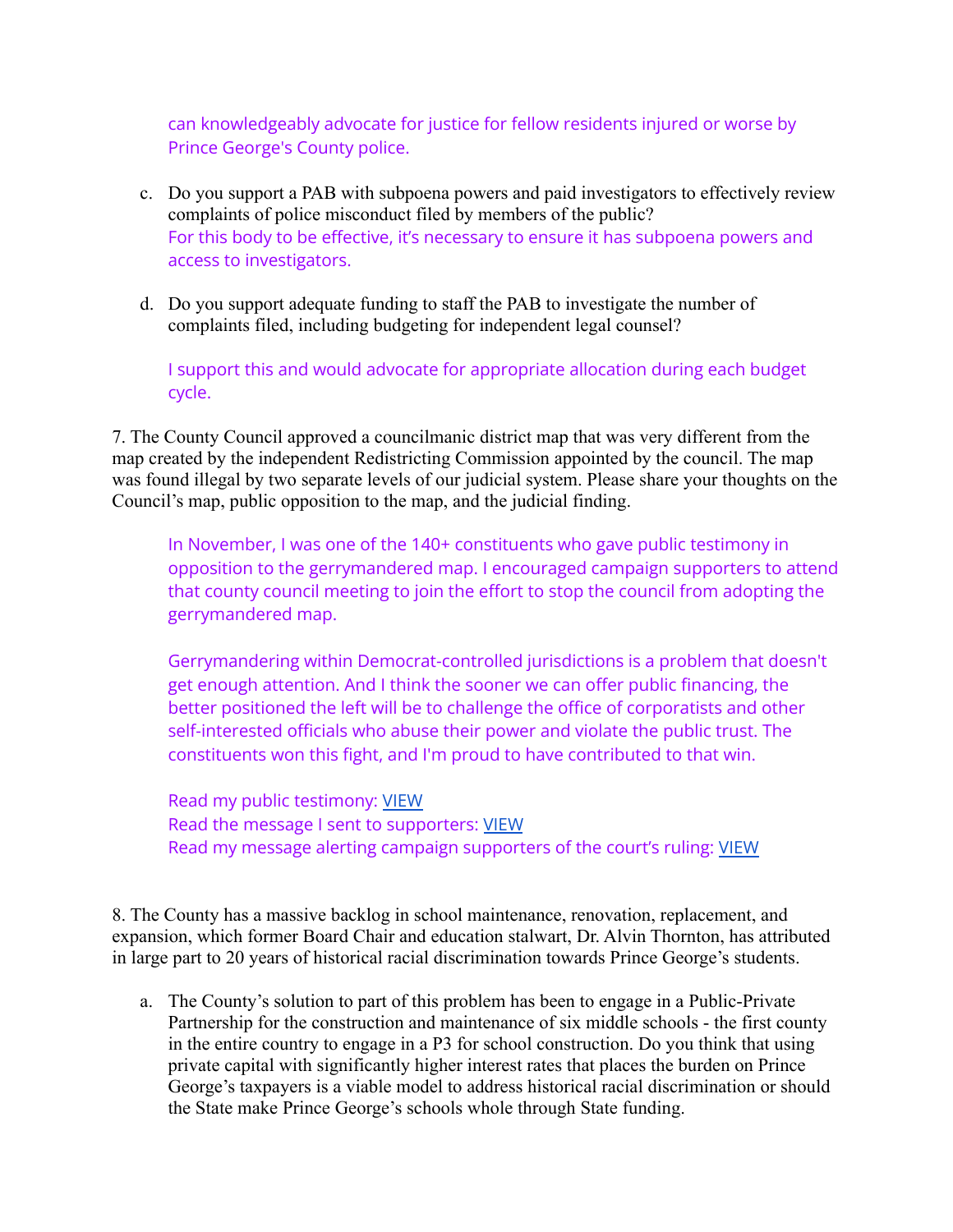I strongly oppose the P3 construction model. There's an inherent profit motive when working with private capital, which means construction costs and maintenance fees will always be significantly higher than if State funds fully subsidize the project. In this case, we're building six schools that will total around \$1.23B, roughly costing us \$205 million between maintenance and construction per school. This price tag far exceeds the typical costs for building a school, making this a complete giveaway of our tax dollars.

b. What is the solution to fixing the huge remaining backlog in school maintenance, renovation, replacement, and expansion?

It's unrealistic to expect the county to eliminate the maintenance backlog without a new infusion of federal funds specifically for school infrastructure repair. Though Biden's infrastructure bill did not earmark funds for schools, I will work with state legislators and Congressional representatives to advocate for more federal funds.

That said, we have a lot of waste in our county. A recent example of that is the redevelopment of the private FedEx stadium using tax dollars. Why is the county doing that? We can significantly reduce the remaining backlog with strictly enforced financial oversight, a broad audit of new and ongoing development contracts, and developing new revenue streams.

## We also have a school climate action plan, which

c. What actions do you think the County should take to ensure that school capacity matches current and future demand?

We should limit how much we can develop in a 5-10 year period. We can't continue to build new housing developments without a plan for the school and transit infrastructure essential to any strong community. A condition to receive tax subsidies in future development contracts would be repairing school buildings in the district where there's a new development. And all new constructions should be negotiated using project labor agreements for transparency, cost management, and guaranteed quality work by union labor.

9. Should the Prince George's School Board be restored to a fully elected body? Why or why not?

We should return to a fully elected school board because it is more democratic and would force all members of the board to be accountable to district voters. They would also be more empowered to voice concerns, offer ideas that buck status quo policies. With a fully elected board, we would probably not have experienced the rampant factionalism,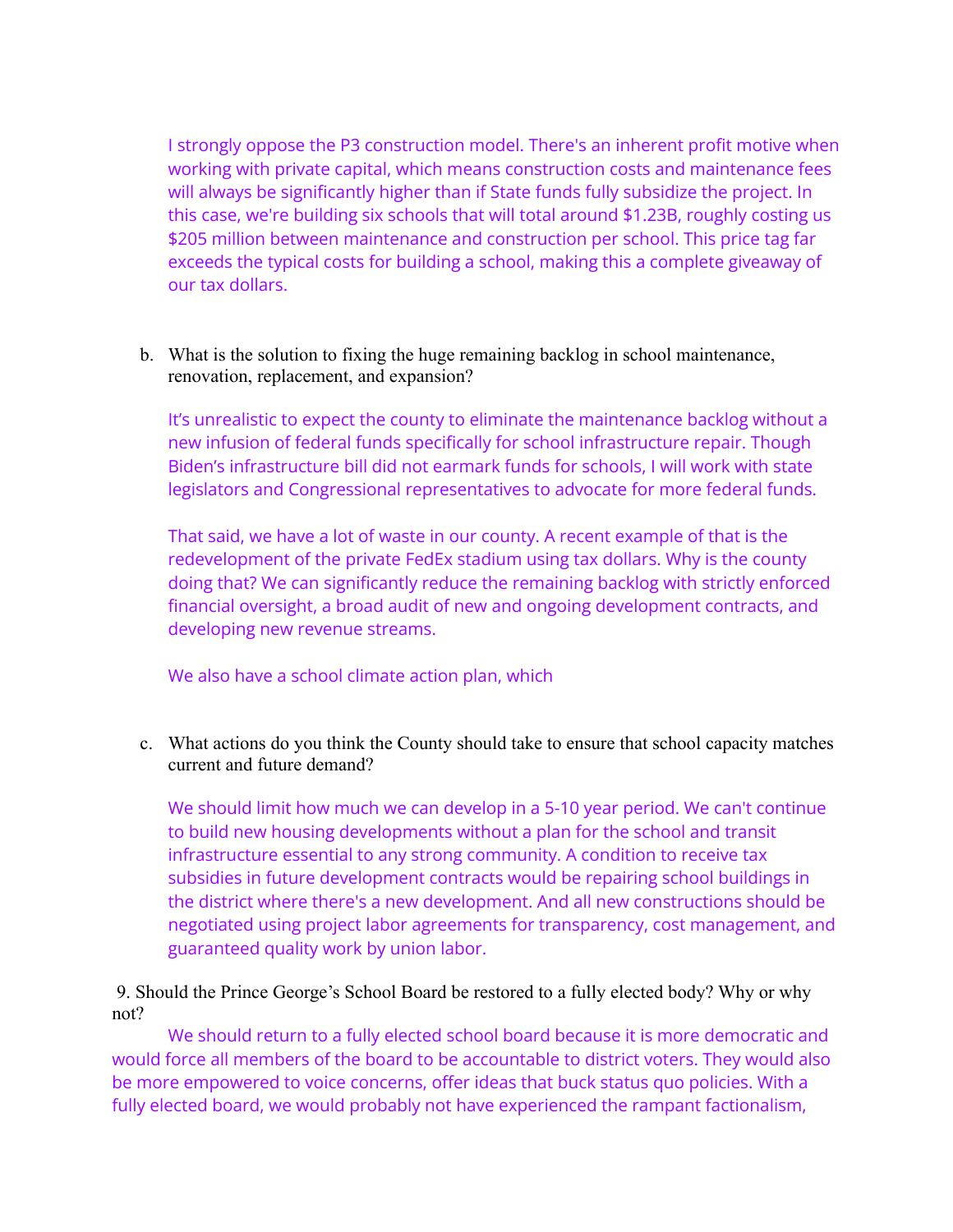## gridlock and unethical behavior observed over that last year and a half.

10. Through legislation and through zoning and land use decisions, the Council plays a decisive role in county planning, and that planning drives transportation demand, demand for services and facilities, environmental and public health impacts, greenhouse gas emissions, and many other impacts. The Zoning Ordinance Rewrite eliminates the requirement that developers file Conceptual Site Plans (CSPSs) for certain kinds of projects. CSPs provide critical opportunities for public review and comment on land use proposals early in the development process. Will you commit to working to restore the requirement for CSPs as soon as possible?

## Absolutely.

11. The County Council often uses Zoning Text Amendment bills to rewrite the Zoning Ordinance on the fly and to help developers advance certain projects without going through the normal public review process. ZTAs weaken the Zoning Ordinance and undermine the public's right to know and to have a meaningful say on development proposals. Will you commit to working to end or severely curtail the use of ZTAs and to ensuring that:

- a. Any ZTA bill filed includes a list and map of all of the potentially affected properties, as well as analysis of the potential impacts on communities, the environment, agricultural lands, and demand on public services and facilities? Yes, I commit to this.
- b. For each potentially affected property, the Council notifies all adjoining property owners, local community associations and watershed organizations, and local municipalities, by first-class mail and no less than 60 days prior to any public hearing on the ZTA? Yes, I commit to this.

The text zoning amendments are a gross breach of public trust. I also would like the revamp the process for individuals to become a Person of Record. Individuals who aren't a part of HOAs and civic associations are notified of new zoning ordinances. We should make it easier for the general public to plug into the county's zoning processes and learn their fundamental rights in these matters.

12. In May of 2021, the County Council unanimously passed CR-027-2021 in support of a single payer Medicare for All system at the federal level, becoming the first county in Maryland to support the federal legislative initiative. The resolution cited the increase in racial health disparities due to the pandemic that only a single-payer system could address. The resolution also pointed out that Medicare for All "would reduce County spending on healthcare and enable local governments across our state to invest additional dollars into education, environmental protection, housing assistance, and other critical services." Will you join the County Council in calling on our Congressional delegation to support and enact federal legislation for a single-payer system?

I strongly support universal health care policies and commend the council for passing that